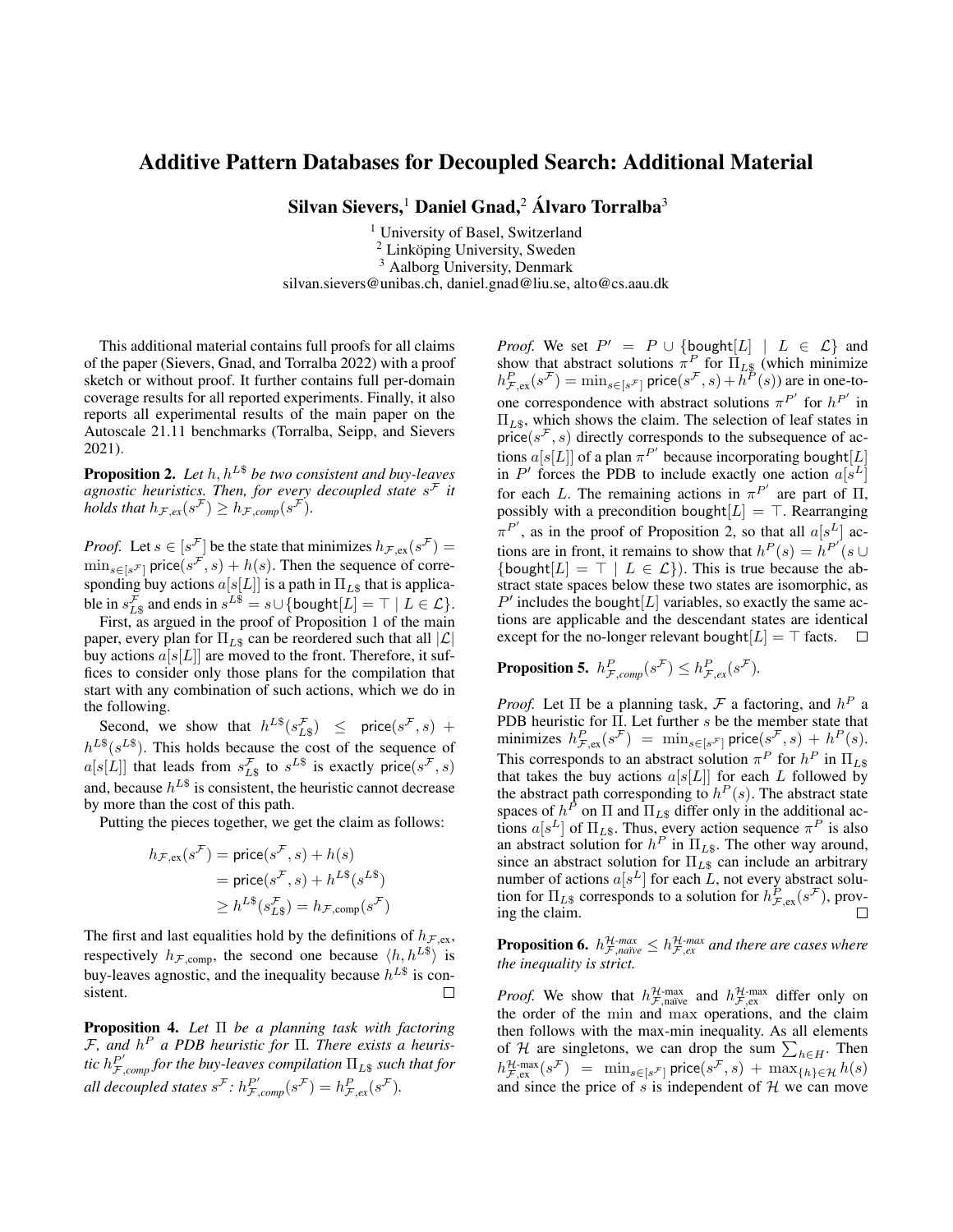it into the max. For  $h_{\mathcal{F},\text{naive}}^{\mathcal{H}-\text{max}}$  we have:  $h_{\mathcal{F},\text{naive}}^{\mathcal{H}-\text{max}}(s^{\mathcal{F}}) =$  $\max_{\{h\} \in \mathcal{H}} \min_{s \in [s^{\mathcal{F}}]} \mathsf{price}(s^{\mathcal{F}}, s) + h(s).$ 

To see that the inequality is strict, consider a case where we take the maximum of two PDB heuristics  $h_1$  and  $h_2$ , on a decoupled state  $s^{\mathcal{F}}$  with two member states  $[s^{\mathcal{F}}] = \{s_1, s_2\}$ with price 0. Assume  $h_1(s_1) = 0$ ,  $h_1(s_2) = \infty$ , and  $h_2(s_1) = \infty$ ,  $h_2(s_2) = 0$ . Then,  $h_{\mathcal{F},\text{naive}}^{\mathcal{H}\text{-max}}(s^{\mathcal{F}}) = 0$ , as the minimum of each heuristic is 0. However, both member states are detected as dead-ends by one heuristic so  $h_{\mathcal{F},\text{ex}}^{\mathcal{H}\text{-}\max}(s^{\mathcal{F}})=\infty.$ 

## Theorem 1. *The Decoupled Additive PDBs problem is NPcomplete.*

*Proof. Membership:* Guessing a member state  $s \in [s^{\mathcal{F}}]$ , test whether price( $s^{\mathcal{F}}, s$ ) +  $h^{\mathcal{H}\text{-sum}}_{\mathcal{F},ex}(s) \leq B$  in polynomial time.

*Hardness:* Reduction from 3-SAT. Given any 3-CNF formula  $\phi$  with Boolean propositions X and clauses  $\{C^1, \ldots, C^m\}$ , we construct a planning task, and decoupled state  $s^{\mathcal{F}}$  such that  $h^{\mathcal{H}\text{-sum}}_{\mathcal{F},\text{ex}}(s^{\mathcal{F}}) = 0$  if  $\phi$  is satisfiable, and  $h_{\mathcal{F},ex}^{\mathcal{H}\text{-sum}}(s^{\mathcal{F}}) = \infty$  otherwise.

The (simplified)  $\Pi$  has the following variables:

- For each clause  $C_i$  over propositions  $x, y, z \in X$ , a leaf  $L_i$  with 4 variables  $L_i = \{v^i, v_x^i, v_y^i, v_z^i\}$ .  $v^i$  has domain  $\{a, b\}$ , with value a in the initial state. The rest have domain  $\{u, 0, 1\}$ , and have value u in the initial state.
- A center variable  $v_x$  for each proposition  $x \in X$ , plus an extra variable  $v_{center}$ , all with domain  $\{i, g\}$ , value i in the initial state and value  $q$  in the goal.

The set of actions in Π, and the pattern collection ensure that:

- (1) In the initial decoupled state, all leaf states in  $L_i$  of the form  $ba_xa_ya_z$  are reachable with price 0 where  $a_xa_ya_z$ correspond to an assignment over propositions  $x, y$ , and z that satisfy  $C_i$ . Therefore prices  $(I^{\mathcal{F}})[s^{L_i}] = 0$  iff  $s^{L_i}$ satisfies the clause  $C_i$ , else prices $(I^{\mathcal{F}})[s^{L_i}] = \infty$ .
- (2) Some state  $s^{\mathcal{F}} = I^{\mathcal{F}}[a_{center}]$  is reachable where  $v^i = b$ for all  $i \in [m]$ , and prices $(s^{\mathcal{F}})[s^L] = \infty$  if  $s^L[v_{i,x}] =$  $u$ . Therefore, no variable is allowed to have undefined value, and actions changing the assignment are no longer applicable. Member states in  $s^{\mathcal{F}}$  correspond exactly to assignments that satisfy all clauses, though they may assign different values to propositions in different leaves.
- (3) For any  $x \in X$  appearing in clauses  $C_i$  and  $C_j$ , the collection has a PDB  $P_{x,i,j}$  such that  $h^{P_{x,i,j}}(s) = \infty$  for any state s in which  $v_{i,x} \neq v_{i,y}$ . Therefore, all assignments that are inconsistent are detected as dead-end by at least one PDB.

Note that (1-3) together imply that a member state  $s \in$  $[s<sup>\mathcal{F}]</sup>$  corresponds to a satisfying assignment if and only if price $(s^{\mathcal{F}}, s) + \sum_{x,i,j} h^{P_{x,i,j}}(s) = 0$  and otherwise the value is  $\infty$ . (1) and (2) make sure that prices $(s^{\mathcal{F}})[s^L]$  are 0 iff variables  $v_x^i$  correspond to a satisfying assignment (i.e., they are compatible with  $C_i$  and they do not have value u). However, there are separate variables for each occurrence of the proposition in each clause. Then, by (3), we construct a collection



Figure 1: Example of the leaf state space for leaf  $L_1$  =  $\{v_x^1, v_y^1, v_z^1, v^1\}$  corresponding to clause  $x \vee y \vee \neg z$ .



Figure 2: Reachable abstract state space of PDB with  $\{\overline{v_x^1}, \overline{x_x^2}, \overline{v_x}\}.$ 

of PDB heuristics such that, all states having inconsistent assignments (assigning true and false to the same proposition) have a heuristic value of  $\infty$ . Therefore,  $h^{\mathcal{H}\text{-sum}}_{\mathcal{F},\text{ex}}(s^{\mathcal{F}}) < B$  if and only if there exists a satisfying assignment to  $\phi$ .

For (1), we introduce 0-cost leaf actions with precondition  $v_x^i = v_y^i = v_z^i = u, v^i = a$ , and effect  $v_x^i = a_x, v_y^i = a$  $a_y, v_z^i = a_z, v^i = b$ , where  $a_x, a_y, a_z$  corresponds to any assignment of  $x, y, z$  that satisfies  $C_i$  (7 actions in total, one per assignment). Figure 1 shows the reachable leaf states induced by these actions. Note that all leaf states have price of 0 in the initial state.

For (2), we introduce a center action  $a_{center}$  with precondition  $\{v_{center} = i\} \cup \{v^i = b \mid i \in [m]\}$  and effect  $v_{center} = g. s<sup>\mathcal{F}</sup>$  is the state reached from  $I<sup>\mathcal{F}</sup>$  by applying  $a_{center}$ . Note that the only change to the pricing function is that the leaf state auuu has a price of  $\infty$  in  $s^{\mathcal{F}}$  due to not fulfilling the precondition  $v^i = b$ . All other leaf states still have a price of 0.

For (3), we introduce center actions  $set(x, a_x)$ , for  $x \in X$ and  $a_x \in \{0, 1\}$  with precondition  $\{v_x = i\} \cup \{v_x^i = a_x \mid$ is.t. $x \in C_i$ , and effect  $v_x = g$ . For each x, one of these two actions must be applied, and this is only possible for states where all  $v_{i,x}$  agree on the value of x. Therefore, any state in which  $v_x^i \neq v_x^j$  is a dead-end state.

Finally, our PDB collection has a PDB for each center variable and each pair of clauses  $i, j, P = \{v_x^i, v_x^j, v_x\}$ . Figure 2 shows the reachable abstract state space of one PDB. There are exactly two abstract states detected as dead-end: where  $v_x^1 = 0$  and  $v_x^2 = 1$  and viceversa. Note that, together, these PDBs detect all dead-end states.

It is worth noting that, even though our PDBs are not orthogonal they can still be additive through cost-partitioning.П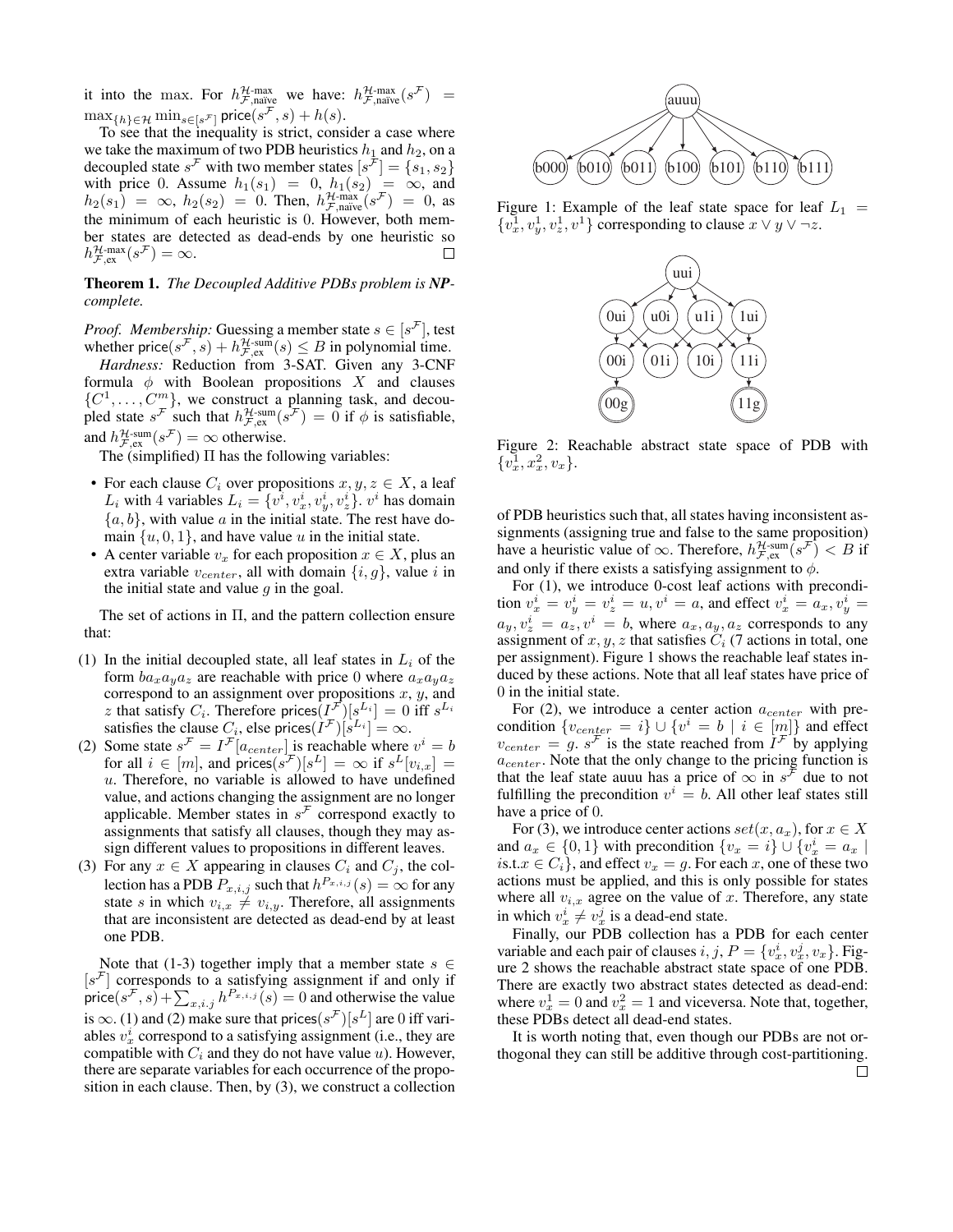

(a) Search time of decoupled search with a single PDB heuristic, us-(b) Expansions of explicit search with the SCP heuristic and factoring ing explicit decoupled heuristic (EXP) vs. decoupled PDB (dPDB) MM, comparing using unrestricted PDBs (fE) vs. PDBs restricted to computation with factorings F (left) and MM (right). be leaf-disjoint (LD; left) or to affect a single leaf (SL; right).



(c) Expansions (2 plots on the left) and search time (2 plots on the right) of decoupled search with the SCP heuristic and factoring MM, comparing explicit decoupled heuristic computation (EXP) vs. leaf-disjoint (LD; left) and single-leaf (SL; right) approximations.

Figure 3: Like Figure 2 in the main paper but on Autoscale 21.11 benchmarks.

|      |               |                   |                     |                  |                   | decoupled search (D) |                 |                 |                 |                  |                  |  |  |  |  |  |  |  |
|------|---------------|-------------------|---------------------|------------------|-------------------|----------------------|-----------------|-----------------|-----------------|------------------|------------------|--|--|--|--|--|--|--|
|      |               |                   | explicit search (E) |                  |                   |                      | EXP             |                 |                 |                  |                  |  |  |  |  |  |  |  |
|      |               | p                 |                     | LD               | SL                | NP                   | NI              | FD.             | <b>AFF</b>      | LD               | SL               |  |  |  |  |  |  |  |
| CPDB | F<br>ΙF<br>MМ | 86<br>92<br>345   | 86<br>91<br>327     | 86<br>91<br>327  | 71<br>80<br>304   | 65<br>82<br>269      | 70<br>86<br>278 | 74<br>85<br>279 | 78<br>85<br>284 | 120<br>88<br>309 | 104<br>78<br>290 |  |  |  |  |  |  |  |
| \$CP | F<br>ΙF<br>MМ | 127<br>108<br>399 | 124<br>108<br>378   | 90<br>102<br>337 | 123<br>105<br>349 | 71<br>93<br>288      | 73<br>93<br>284 | 75<br>97<br>290 | 79<br>98<br>299 | 124<br>96<br>305 | 143<br>93<br>318 |  |  |  |  |  |  |  |

Table 1: Like Table 1 in the main paper but on Autoscale 21.11 benchmarks.

Table 1 and Figure 3 show the same results as Table 1 and Figure 2 in the main paper, respectively, but on the Autoscale 21.11 benchmarks (Torralba, Seipp, and Sievers 2021). Tables 2 and 3 show the full per-domain coverage results on the IPC and Autoscale benchmarks.

## References

Sievers, S.; Gnad, D.; and Torralba, Á. 2022. Additive Pattern Databases for Decoupled Search. In *Proceedings of the 15th Annual Symposium on Combinatorial Search (SoCS 2022)*. AAAI Press.

Torralba, Á.; Seipp, J.; and Sievers, S. 2021. Automatic Instance Generation for Classical Planning. In Goldman, R. P.; Biundo, S.; and Katz, M., eds., *Proceedings of the Thirty-First International Conference on Automated Planning and Scheduling (ICAPS 2021)*, 376–384. AAAI Press.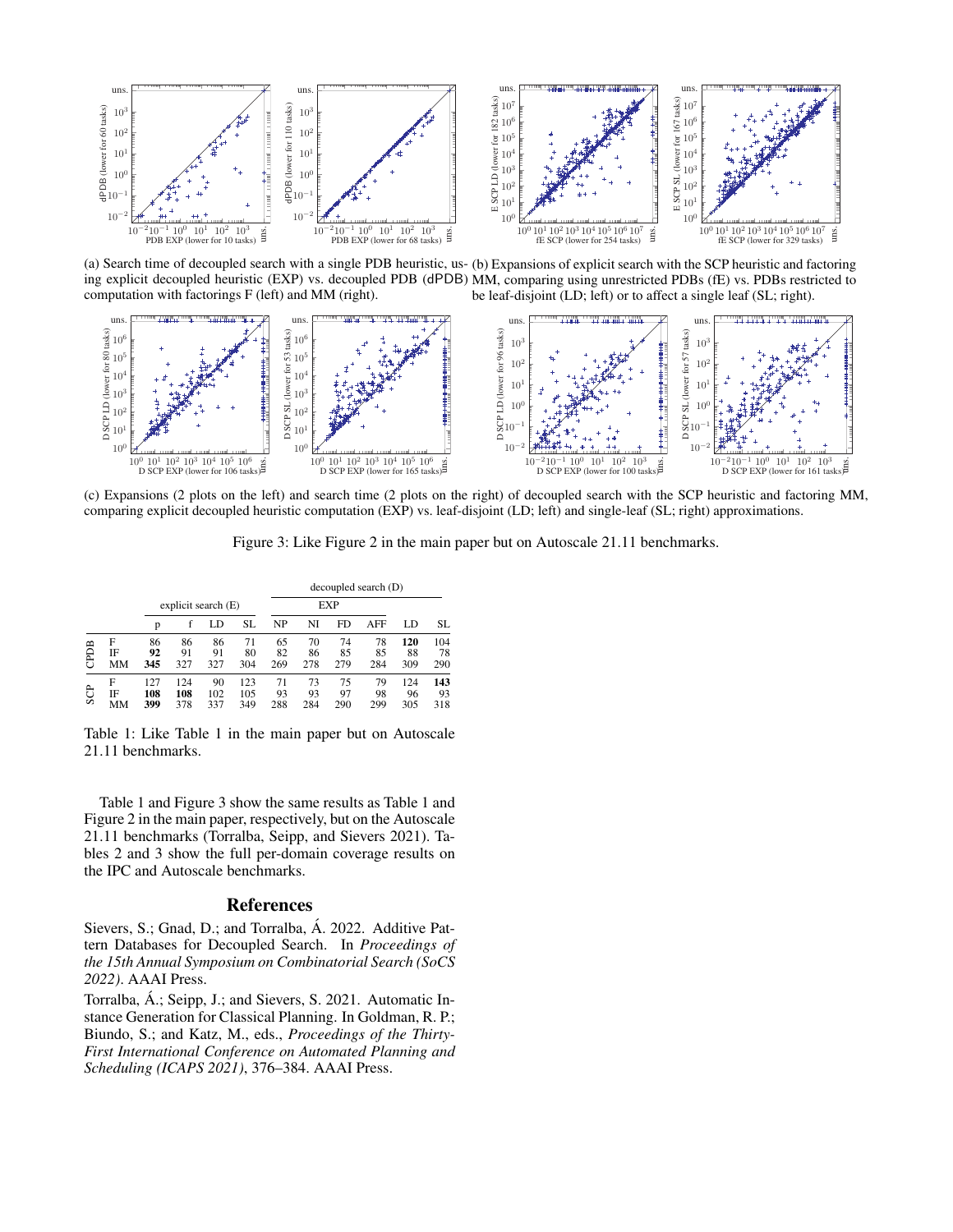|                                                      |                               | <b>CPDB</b><br>decoupled search (D) |                               |                              |                                     |                               |                               |                               |                              |                               |                               | <b>SCP</b>                    |                                             |                               |                                    |                                    |                                             |                       |                                    |                              |  |  |
|------------------------------------------------------|-------------------------------|-------------------------------------|-------------------------------|------------------------------|-------------------------------------|-------------------------------|-------------------------------|-------------------------------|------------------------------|-------------------------------|-------------------------------|-------------------------------|---------------------------------------------|-------------------------------|------------------------------------|------------------------------------|---------------------------------------------|-----------------------|------------------------------------|------------------------------|--|--|
|                                                      |                               |                                     |                               |                              |                                     |                               |                               |                               |                              |                               |                               | decoupled search (D)          |                                             |                               |                                    |                                    |                                             |                       |                                    |                              |  |  |
|                                                      |                               |                                     | explicit search (E)           |                              | <b>EXP</b>                          |                               |                               |                               |                              |                               |                               |                               | explicit search (E)                         |                               | EXP                                |                                    |                                             |                       |                                    |                              |  |  |
|                                                      | p                             | f                                   | LD                            | <b>SL</b>                    | <b>NP</b>                           | NI                            | FD                            | AFF                           | LD                           | SL                            | p                             | f                             | LD                                          | <b>SL</b>                     | <b>NP</b>                          | NI                                 | <b>FD</b>                                   | AFF                   | LD                                 | SL                           |  |  |
| driverlog $(20)$                                     | 13                            | 13                                  | 13                            | 13                           | 12                                  | 12                            | 12                            | 12                            | 12                           | 12                            | 14                            | 15                            | 14                                          | 14                            | 12                                 | 12                                 | 13                                          | 12                    | 13                                 | 13                           |  |  |
| logistics $00(28)$                                   | 24                            | 24                                  | 24                            | 21                           | 20                                  | 20                            | 20                            | 20                            | 28                           | 28                            | 24                            | 23                            | 23                                          | 23                            | 20                                 | 20                                 | 20                                          | 20                    | 28                                 | 28                           |  |  |
| logistics $98(35)$<br>miconic $(145)$                | 6<br>60                       | 6<br>60                             | 6<br>60                       | 5<br>50                      | 6<br>49                             | 6<br>50                       | 6<br>49                       | 6<br>50                       | 6<br>49                      | 5<br>46                       | 8<br>123                      | 8<br>124                      | 6<br>62                                     | $\overline{7}$<br>137         | 7<br>67                            | 7<br>70                            | 7<br>66                                     | 7<br>69               | 6<br>50                            | $\overline{7}$<br>132        |  |  |
| movie $(30)$                                         | 30                            | 30                                  | 30                            | 30                           | 30                                  | 30                            | 30                            | 30                            | 30                           | 30                            | 30                            | 30                            | 30                                          | 30                            | 30                                 | 30                                 | 30                                          | 30                    | 30                                 | 30                           |  |  |
| nomystery-opt11 (20)<br>organic-synthesis-opt18 (13) | 20<br>0                       | 20<br>$\bf{0}$                      | 20<br>$\bf{0}$                | 18<br>$\bf{0}$               | 17<br>$\bf{0}$                      | 18<br>$\bf{0}$                | 19<br>$\bf{0}$                | 20<br>$\bf{0}$                | 20<br>$\bf{0}$               | 20<br>$\bf{0}$                | 20<br>$\bf{0}$                | 20<br>$\bf{0}$                | 20<br>$\bf{0}$                              | 18<br>$\bf{0}$                | 13<br>$\bf{0}$                     | 13<br>$\bf{0}$                     | 17<br>$\bf{0}$                              | 19<br>$\bf{0}$        | 20<br>$\bf{0}$                     | 20<br>$\boldsymbol{0}$       |  |  |
| pathways (29)                                        | 3                             | 3                                   | 3                             | 3                            | 3                                   | 3                             | 3                             | 3                             | 3                            | 3                             | 4                             | $\overline{\mathbf{4}}$       | 3                                           | $\overline{\mathbf{4}}$       | $\overline{\mathbf{4}}$            | $\overline{\mathbf{4}}$            | $\overline{\mathbf{4}}$                     | 4                     | 3                                  | 4                            |  |  |
| psr-small (3)<br>rovers $(40)$                       | 3<br>8                        | 3<br>8                              | 3<br>8                        | 3<br>8                       | 3<br>8                              | 3<br>8                        | 3<br>8                        | 3<br>8                        | 3<br>8                       | 3<br>8                        | 3<br>$\boldsymbol{9}$         | 3<br>9                        | 3<br>9                                      | 3<br>9                        | 3<br>9                             | 3<br>9                             | 3<br>8                                      | 3<br>8                | 3<br>9                             | 3<br>8                       |  |  |
| satellite (36)                                       | 6                             | 6                                   | 6                             | 6                            | 6                                   | 6                             | 6                             | 6                             | 6                            | 6                             | 8                             | 8                             | 6                                           | 8                             | 7                                  | 7                                  |                                             | 7                     | 6                                  | 7                            |  |  |
| tpp(27)<br>woodworking-opt08 (13)                    |                               | 5<br>7                              | 5<br>7                        | 5<br>7                       | 8<br>6                              | 10<br>7                       | 12<br>7                       | 13<br>7                       | 22<br>8                      | 22<br>$\overline{7}$          | 11<br>11                      | 11<br>11                      | 9<br>6                                      | 11<br>11                      | 8<br>10                            | 8<br>9                             | 8<br>9                                      | 8<br>9                | 23<br>5                            | 23<br>11                     |  |  |
| woodworking-opt11 (5)                                | 3                             | 3                                   | 3                             | 3                            | $\overline{2}$                      | 3                             | 3                             | 3                             | 3                            | 3                             | 5                             | 5                             | $\overline{2}$                              | 5                             | 4                                  | $\overline{4}$                     | $\overline{4}$                              | $\overline{4}$        | $\mathbf{1}$                       | 5                            |  |  |
| zenotravel $(20)$                                    | 13                            | 13                                  | 13                            | 11                           | 12                                  | 12                            | 12                            | 13                            | 13                           | 11                            | 13                            | 13                            | 13                                          | 13                            | 12                                 | 12                                 | 12                                          | 12                    | 13                                 | 13                           |  |  |
| Sum F (464)                                          | 201                           | 201                                 | 201                           | 183                          | 182                                 | 188                           | 190                           | 194                           | 211                          | 204                           | 283                           | 284                           | 206                                         | 293                           | 206                                | 208                                | 208                                         | 212                   | 210                                | 304<br>$\bf{0}$              |  |  |
| childsnack-opt14 (20)<br>depot(22)                   | $\bf{0}$<br>11                | $\bf{0}$<br>11                      | $\bf{0}$<br>11                | $\bf{0}$<br>10               | $\bf{0}$<br>10                      | $\bf{0}$<br>10                | $\bf{0}$<br>10                | $\bf{0}$<br>10                | $\bf{0}$<br>10               | $\bf{0}$<br>10                | $\bf{0}$<br>11                | $\bf{0}$<br>11                | $\bf{0}$<br>11                              | $\bf{0}$<br>12                | $\bf{0}$<br>9                      | $\bf{0}$<br>9                      | $\bf{0}$<br>9                               | $\bf{0}$<br>9         | $\bf{0}$<br>9                      | 11                           |  |  |
| elevators-opt08 (30)                                 | 22<br>18                      | 22<br>18                            | 22<br>18                      | 20<br>17                     | 21<br>17                            | 21<br>17                      | 21<br>17                      | 21<br>17                      | 21<br>17                     | 19<br>15                      | 23<br>19                      | 22<br>18                      | 24<br>19                                    | 21<br>17                      | 20<br>17                           | 22<br>18                           | 22<br>18                                    | 22<br>18              | 25<br>19                           | 20<br>16                     |  |  |
| elevators-opt11 $(20)$<br>floortile-opt $11(20)$     | $\mathbf{2}$                  | $\overline{\mathbf{c}}$             | $\overline{\mathbf{c}}$       | $\overline{2}$               | $\overline{2}$                      | $\overline{2}$                | $\overline{2}$                | $\overline{\mathbf{2}}$       | $\overline{\mathbf{2}}$      | $\overline{2}$                | 6                             | 6                             | 5                                           | 6                             | 5                                  | 5                                  | 5                                           | 5                     | 2                                  | 5                            |  |  |
| floortile-opt $14(20)$                               | $\bf{0}$                      | $\bf{0}$                            | $\bf{0}$                      | $\bf{0}$                     | $\bf{0}$                            | $\bf{0}$                      | $\bf{0}$                      | $\bf{0}$                      | $\bf{0}$                     | $\bf{0}$                      | 3                             | 3                             | $\overline{2}$<br>$2\overline{3}$           | $\overline{2}$<br>25          | $\overline{2}$                     | $\overline{2}$                     | $\overline{2}$                              | $\overline{2}$        | $\boldsymbol{0}$                   | 1                            |  |  |
| logistics00 (28)<br>logistics $98(35)$               | 24<br>6                       | 24<br>6                             | 24<br>6                       | 22<br>6                      | 22<br>6                             | 23<br>6                       | 22<br>6                       | 23<br>6                       | $\frac{23}{7}$               | 22<br>6                       | 24<br>8                       | $\frac{22}{8}$                | 6                                           | 10                            | 20<br>5                            | 21<br>5                            | 20<br>5                                     | 20<br>5               | 22<br>7                            | 22<br>8                      |  |  |
| movie $(30)$                                         | 30                            | 30                                  | 30                            | 30                           | 30                                  | 30                            | 30                            | 30                            | 30                           | 30                            | 30                            | 30                            | 30                                          | 30                            | 30                                 | 30                                 | 30                                          | 30                    | 30                                 | 30                           |  |  |
| mystery $(4)$<br>organic-synthesis-opt18 (13)        | 0<br>0                        | 0<br>0                              | $\bf{0}$<br>0                 | $\bf{0}$<br>$\bf{0}$         | $\bf{0}$<br>$\bf{0}$                | $\bf{0}$<br>$\bf{0}$          | $\bf{0}$<br>$\bf{0}$          | $\bf{0}$<br>$\bf{0}$          | $\bf{0}$<br>$\bf{0}$         | $\bf{0}$<br>$\bf{0}$          | 1<br>$\bf{0}$                 | 1<br>$\bf{0}$                 | $\boldsymbol{0}$<br>$\bf{0}$                | 1<br>$\bf{0}$                 | $\theta$<br>$\bf{0}$               | $\theta$<br>$\bf{0}$               | $\theta$<br>$\bf{0}$                        | $\mathbf{0}$<br>0     | $\mathbf{0}$<br>0                  | $\theta$<br>$\boldsymbol{0}$ |  |  |
| organic-synthesis-split-opt18 (3)                    | 1                             | $\mathbf{0}$                        | $\mathbf{0}$                  | $\mathbf{0}$                 | $\mathbf{0}$                        | $\mathbf{0}$                  | $\mathbf{0}$                  | $\mathbf{0}$                  | $\boldsymbol{0}$             | $\mathbf{0}$                  | 1                             | $\theta$                      | $\theta$                                    | $\theta$                      | $\boldsymbol{0}$                   | $\theta$                           | $\theta$                                    | $\mathbf{0}$          | $\mathbf{0}$                       | 0                            |  |  |
| rovers $(38)$<br>satellite (34)                      |                               | 6<br>4                              | 6<br>$\overline{4}$           | 6<br>$\overline{4}$          | 6<br>5                              | 6<br>5                        | 6<br>5                        | 6<br>5                        | 6<br>5                       | 6<br>5                        | 7<br>6                        | 7<br>5                        | 6<br>4                                      | 6<br>$\overline{4}$           | 6<br>5                             | 6<br>5                             | 6<br>5                                      | 6<br>5                | 5<br>5                             | 6<br>5                       |  |  |
| tpp(26)                                              | $\mathbf{2}$                  | $\overline{\mathbf{2}}$             | $\overline{2}$                | $\overline{2}$               | $\overline{2}$                      | $\overline{2}$                | $\overline{2}$                | $\overline{2}$                | $\overline{2}$               | $\boldsymbol{2}$              | 8                             | 8                             | $\overline{7}$                              | 5                             | 8                                  | 8                                  | 8                                           | 8                     | 7                                  | $\overline{4}$               |  |  |
| transport-opt $08(30)$<br>transport-opt $11(20)$     | 14<br>11                      | 14<br>11                            | 14<br>11                      | 11<br>6                      | 14<br>10                            | 14<br>10                      | 14<br>10                      | 14<br>10                      | 14<br>10                     | 11<br>6                       | 14<br>12                      | 14<br>13                      | 14<br>13                                    | 11<br>6                       | 14<br>10                           | 14<br>10                           | 14<br>10                                    | 13<br>10              | 13<br>9                            | 11<br>6                      |  |  |
| transport-opt $14(20)$                               | 8                             | 8                                   | 8                             | 6                            | 8                                   | 8                             | 8                             | 8                             | 8                            | 7                             | 10                            | 10                            | 9                                           | 6                             | 8                                  | 8                                  | 8                                           | 8                     | 9                                  | 7                            |  |  |
| woodworking-opt08 (24)<br>woodworking-opt11 (15)     | 13<br>9                       | 13<br>9                             | 13<br>9                       | 13<br>9                      | 11<br>7                             | 13<br>9                       | 13<br>9                       | 13<br>9                       | 14<br>9                      | 12<br>8                       | 19<br>13                      | 19<br>13                      | 14<br>10                                    | 20<br>13                      | 17<br>11                           | 16<br>12                           | 17<br>11                                    | 17<br>12              | 14<br>9                            | 19<br>12                     |  |  |
| zenotravel (18)                                      | 11                            | 11                                  | 11                            | 10                           | 8                                   | 10                            | 10                            | 10                            | 11                           | 10                            | 11                            | 11                            | 11                                          | 11                            | 8                                  | 9                                  | 11                                          | 10                    | 11                                 | 10                           |  |  |
| <b>Sum IF (470)</b>                                  | 192                           | 191                                 | 191                           | 174                          | 179                                 | 186                           | 185                           | 186                           | 189                          | 171                           | 226                           | 221                           | 208                                         | 206                           | 195                                | 200                                | 201                                         | 200                   | 196                                | 193                          |  |  |
| agricola-opt18 (20)                                  | 0                             | $\bf{0}$                            | $\bf{0}$                      | $\bf{0}$                     | $\bf{0}$                            | $\bf{0}$                      | $\bf{0}$                      | $\bf{0}$                      | $\bf{0}$                     | $\bf{0}$                      | -1                            | $\overline{2}$                | $\theta$                                    | $\theta$                      | $\mathbf{0}$                       | $\mathbf{0}$                       | $\mathbf{0}$                                | $\mathbf{0}$          | $\mathbf{0}$                       | $\overline{0}$               |  |  |
| airport $(44)$<br>barman-opt $11(20)$                | 30<br>4                       | 30<br>4                             | 30<br>$\overline{\mathbf{4}}$ | 30<br>4                      | 29<br>$\overline{\mathbf{4}}$       | 29<br>$\overline{\mathbf{4}}$ | 29<br>$\overline{\mathbf{4}}$ | 29<br>$\overline{\mathbf{4}}$ | 29<br>$\overline{4}$         | 29<br>$\overline{\mathbf{4}}$ | 20<br>$\overline{\mathbf{4}}$ | 20<br>$\overline{\mathbf{4}}$ | 29<br>$\overline{4}$                        | 20<br>$\overline{\mathbf{4}}$ | 18<br>$\overline{\mathbf{4}}$      | 18<br>4                            | 17<br>4                                     | 17<br>4               | 16<br>4                            | 16<br>4                      |  |  |
| barman-opt $14(14)$                                  | 0                             | $\bf{0}$                            | $\bf{0}$                      | $\bf{0}$                     | $\bf{0}$                            | $\bf{0}$                      | $\bf{0}$                      | $\bf{0}$                      | $\bf{0}$                     | $\bf{0}$                      | $\bf{0}$                      | $\bf{0}$                      | $\bf{0}$                                    | $\bf{0}$                      | $\bf{0}$                           | $\bf{0}$                           | $\bf{0}$                                    | $\bf{0}$              | $\bf{0}$                           | $\boldsymbol{0}$             |  |  |
| childsnack-opt14 (20)<br>data-network-opt18 (20)     | 0<br>11                       | $\bf{0}$<br>11                      | $\bf{0}$<br>11                | $\bf{0}$<br>11               | $\bf{0}$<br>11                      | $\bf{0}$<br>11                | $\bf{0}$<br>11                | $\bf{0}$<br>11                | $\bf{0}$<br>11               | $\bf{0}$<br>10                | $\bf{0}$<br>13                | $\bf{0}$<br>13                | $\bf{0}$<br>11                              | $\bf{0}$<br>12                | $\bf{0}$<br>11                     | $\bf{0}$<br>11                     | $\bf{0}$<br>11                              | $\bf{0}$<br>11        | $\bf{0}$<br>10                     | $\boldsymbol{0}$<br>10       |  |  |
| depot(22)                                            | 11                            | 11                                  | 11                            | 10                           | 10                                  | 10                            | 10                            | 10                            | 10                           | 10                            | 11                            | 11                            | 11                                          | 12                            | 9                                  | 9                                  | 9                                           | 9                     | 9                                  | 11                           |  |  |
| driverlog $(20)$<br>elevators-opt08 (30)             | 13<br>22                      | 13<br>22                            | 13<br>22                      | 13<br>21                     | 11<br>21                            | 12<br>21                      | 12<br>21                      | 12<br>21                      | 12<br>21                     | 11<br>21                      | 14<br>23                      | 14<br>22                      | 14<br>25                                    | 13<br>21                      | 11<br>20                           | 11<br>22                           | $\frac{12}{22}$                             | 12<br>22              | 13<br>25                           | 13<br>21                     |  |  |
| elevators-opt $11(20)$                               | 18                            | 18                                  | 18                            | 18                           | 17                                  | 17                            | 17                            | 17                            | 17                           | 17                            | 19                            | 18                            | 19                                          | 17                            | 17                                 | 18                                 | $\begin{smallmatrix}18\12\end{smallmatrix}$ | 18                    | 19                                 | 17                           |  |  |
| floortile-opt $11(20)$<br>floortile-opt $14(20)$     | $\mathbf{2}$<br>0             | $\overline{2}$<br>$\bf{0}$          | $\overline{2}$<br>$\bf{0}$    | $\boldsymbol{2}$<br>$\bf{0}$ | $\overline{\mathbf{c}}$<br>$\bf{0}$ | $\boldsymbol{2}$<br>$\bf{0}$  | $\boldsymbol{2}$<br>$\bf{0}$  | $\boldsymbol{2}$<br>$\bf{0}$  | $\boldsymbol{2}$<br>$\bf{0}$ | $\overline{2}$<br>$\bf{0}$    | 6<br>3                        | 6<br>3                        | 5<br>3                                      | 5<br>$\overline{2}$           | $\overline{2}$<br>$\boldsymbol{0}$ | $\overline{2}$<br>$\boldsymbol{0}$ | $\mathbf{0}$                                | 2<br>$\boldsymbol{0}$ | $\overline{2}$<br>$\boldsymbol{0}$ | 2<br>$\boldsymbol{0}$        |  |  |
| freecell (78)                                        | 18                            | 18                                  | 18                            | 18                           | 17                                  | 17                            | 17                            | 17                            | 17                           | 17                            | $\frac{25}{19}$               | 24                            | 20                                          | 24                            | $\frac{20}{15}$                    | 20                                 | $\frac{20}{15}$                             | 20                    | 18                                 | 19                           |  |  |
| $ged-opt14(20)$<br>grid(5)                           | 19<br>3                       | 19<br>3                             | 19<br>3                       | 15<br>3                      | 15<br>$\overline{c}$                | 15<br>$\overline{c}$          | 15<br>2                       | 15<br>$\overline{2}$          | 15<br>$\overline{c}$         | 13<br>$\overline{c}$          | 3                             | 19<br>3                       | 19<br>3                                     | 15<br>3                       | 3                                  | 15<br>$\overline{2}$               | 3                                           | 15<br>3               | 15<br>3                            | 13<br>3                      |  |  |
| hiking-opt $14(15)$                                  | 6                             | 6                                   | 6                             | 6                            | 6                                   | 6                             | 6                             | 6                             | 6                            | 6                             | $\boldsymbol{9}$              | 9                             | 9                                           | 8                             | 8                                  | 8                                  | 8                                           | 8                     | $\overline{8}$                     | $\overline{7}$               |  |  |
| logistics $00(28)$                                   | 24                            | 24<br>6                             | 24<br>6                       | 21<br>5                      | 20<br>6                             | 20<br>6                       | 20<br>6                       | 20<br>6                       | 28<br>6                      | 28<br>5                       | 24<br>8                       | 24<br>8                       | 23<br>6                                     | 23<br>$\overline{7}$          | 20<br>8                            | 20<br>$\overline{7}$               | 20<br>$\overline{7}$                        | 20<br>$7\phantom{.0}$ | 28<br>6                            | 28<br>7                      |  |  |
| logistics98(35)<br>miconic $(145)$                   | 6<br>60                       | 60                                  | 60                            | 50                           | 49                                  | 50                            | 50                            | 50                            | 49                           | 46                            | 123                           | 123                           | 62                                          | 136                           | 65                                 | 67                                 | 68                                          | 69                    | 49                                 | 130                          |  |  |
| movie $(30)$                                         | 30                            | 30                                  | 30                            | 30                           | 30                                  | 30                            | 30                            | 30                            | 30                           | 30                            | 30                            | 30                            | 30                                          | 30                            | 30                                 | 30                                 | 30                                          | 30                    | 30                                 | 30                           |  |  |
| mprime $(35)$<br>mystery $(25)$                      | 23<br>14                      | 23<br>14                            | 23<br>14                      | 23<br>14                     | 22<br>13                            | 22<br>13                      | 22<br>13                      | 22<br>13                      | 22<br>13                     | 22<br>13                      | 28<br>17                      | 28<br>17                      | 27<br>16                                    | 28<br>17                      | 27<br>17                           | 27<br>17                           | 27<br>17                                    | 27<br>17              | 26<br>15                           | 27<br>17                     |  |  |
| nomystery-opt $11(20)$                               | 20<br>20                      | $\frac{20}{20}$                     | $\frac{20}{20}$               | 18<br>20                     | 17<br>16                            | 18                            | 19<br>16                      | 20<br>16                      | 20<br>16                     | 20<br>16                      | 20<br>20                      | 20<br>20                      | 20<br>20                                    | 18<br>20                      | 13<br>16                           | 13<br>16                           | 16                                          | 19<br>16              | 20<br>16                           | 20<br>16                     |  |  |
| openstacks-opt08 (30)<br>openstacks-opt11 (20)       | 15                            | 15                                  | 15                            | 15                           | 11                                  | 16<br>11                      | 11                            | 11                            | 11                           | 11                            | 15                            | 15                            | 15                                          | 15                            | 11                                 | 11                                 | 16<br>11                                    | 11                    | 11                                 | 11                           |  |  |
| openstacks-opt14 (20)                                | 3<br>$\bf{0}$                 | 3<br>$\bf{0}$                       | 3<br>$\bf{0}$                 | 3<br>$\bf{0}$                | -1<br>$\bf{0}$                      | -1<br>$\bf{0}$                | -1<br>$\bf{0}$                | -1                            | -1<br>$\bf{0}$               | -1                            | 3<br>$\mathbf{0}$             | 3<br>$\boldsymbol{0}$         | 3<br>$\boldsymbol{0}$                       | 3                             | -1                                 | -1<br>$\boldsymbol{0}$             | -1                                          | -1                    | -1                                 | -1                           |  |  |
| openstacks (23)<br>organic-synthesis-opt18 (16)      | 3                             | 3                                   | 3                             | 3                            | 3                                   | 3                             | 3                             | $\bf{0}$<br>3                 | 3                            | $\bf{0}$<br>3                 | 3                             | 3                             | 3                                           | 1<br>3                        | $\boldsymbol{0}$<br>3              | 3                                  | $\boldsymbol{0}$<br>3                       | $\bf{0}$<br>3         | $\bf{0}$<br>3                      | $\boldsymbol{0}$<br>3        |  |  |
| organic-synthesis-split-opt18 (20)                   | 9<br>19                       | 7<br>19                             | $\overline{7}$                | $\overline{7}$               | 6                                   | 6                             | 6                             | 6                             | 6                            | 6                             | 10                            | $\overline{7}$                | $\overline{7}$                              | $\overline{7}$                | $\overline{7}$<br>9                | $\overline{7}$<br>9                | $\overline{7}$                              | $\tau$                | 6                                  | 19                           |  |  |
| parcprinter-08 (26)<br>parcprinter-opt11 (19)        | 17                            | 17                                  | 19<br>17                      | 19<br>17                     | 15<br>14                            | 17<br>16                      | 19<br>17                      | 19<br>17                      | 21<br>17                     | 21<br>17                      | 13<br>12                      | 13<br>12                      | 13<br>12                                    | 13<br>13                      | $\overline{8}$                     | $\overline{8}$                     | 17<br>16                                    | 15<br>14              | 18<br>15                           | 17                           |  |  |
| pathways (30)                                        | $\overline{\mathbf{4}}$<br>21 | $\overline{\mathbf{4}}$<br>21       | $\overline{\mathbf{4}}$<br>21 | 4<br>21                      | 4                                   | 4                             | 4                             | 4                             | 4                            | 4                             | $\frac{5}{23}$                | $\frac{5}{23}$                | $\overline{4}$<br>21                        | $\overline{4}$<br>24          | 5<br>19                            | 5<br>18                            | 5<br>19                                     | 5<br>19               | $\overline{4}$<br>17               | 4<br>18                      |  |  |
| pipesworld-notankage (50)<br>pipesworld-tankage (48) | 15                            | 14                                  | 14                            | 13                           | 16<br>13                            | 16<br>13                      | 16<br>13                      | 16<br>13                      | 16<br>13                     | 16<br>10                      | 14                            | 14                            | 14                                          | 13                            | 11                                 | 11                                 | 11                                          | 11                    | 11                                 | 11                           |  |  |
| $psr$ -small $(50)$                                  | 49                            | 49                                  | 49                            | 49                           | 49                                  | 49                            | 49                            | 49                            | 49                           | 49                            | 50<br>$\ddot{\mathbf{9}}$     | 50<br>9                       | 50<br>9                                     | 50                            | 50<br>$\overline{9}$               | 50<br>9                            | 50                                          | 50                    | 50                                 | 50                           |  |  |
| rovers $(40)$<br>satellite (36)                      | 8<br>6                        | 8<br>6                              | 8<br>6                        | $\overline{7}$<br>6          | 8<br>$\overline{7}$                 | 8<br>$\overline{7}$           | 8<br>7                        | $\bf{8}$<br>7                 | $\bf{8}$<br>7                | 8<br>7                        | 8                             | 8                             | $\overline{7}$                              | 8<br>6                        | $\overline{7}$                     | $\overline{7}$                     | 8<br>$\overline{7}$                         | 8<br>$\tau$           | 9<br>$\tau$                        | 9<br>$\overline{7}$          |  |  |
| scanalyzer-08 $(9)$                                  | 6                             | 6                                   | 6                             | 6                            | 5                                   | 5                             | 5                             | 5                             | 5                            | 5                             | 6                             | 6                             | 6                                           | 6                             | 5                                  | 5                                  | 5                                           | 5                     | 6                                  | 6                            |  |  |
| scanalyzer-opt $11(5)$<br>spider-opt $18(20)$        | 14                            | 4                                   | $\overline{\mathbf{4}}$       | 4<br>12                      | 3                                   | 3                             | 3<br>12                       | 3                             | 3                            | 3                             | $\overline{\mathbf{4}}$<br>14 | $\overline{\mathbf{4}}$<br>12 | $\overline{\mathbf{4}}$                     | $\overline{\mathbf{4}}$<br>12 | 3                                  | 3                                  | 3                                           | 3<br>12               | 4<br>12                            | 4<br>12                      |  |  |
| storage $(17)$                                       | 3                             | $\frac{12}{3}$                      | $\frac{12}{3}$                | 3                            | $\frac{12}{2}$                      | $\frac{12}{2}$                | $\overline{c}$                | $\frac{12}{2}$                | $\frac{12}{2}$               | $\frac{12}{2}$                | 3                             | 3                             | $\begin{smallmatrix}12\\2\end{smallmatrix}$ | 3                             | $\frac{12}{2}$                     | $\frac{12}{2}$                     | $\frac{12}{2}$                              | $\sqrt{2}$            | $\boldsymbol{2}$                   |                              |  |  |
| tetris-opt14 $(17)$<br>tidybot-opt11 (20)            | 10<br>14                      | 5<br>4                              | 5<br>$\overline{4}$           | 5<br>4                       | 6<br>4                              | 5<br>4                        | 6<br>4                        | 6<br>4                        | 6<br>$\overline{4}$          | 5<br>$\overline{4}$           | 11<br>16                      | 6<br>$\overline{4}$           | 6<br>$\overline{4}$                         | 6<br>$\overline{4}$           | 6<br>$\overline{4}$                | 6<br>$\overline{4}$                | 6<br>4                                      | 6<br>4                | 6<br>4                             | 6<br>4                       |  |  |
| tidybot-opt $14(20)$                                 | 8                             | $\mathbf{0}$                        | $\mathbf{0}$                  | $\theta$                     | $\overline{0}$                      | $\theta$                      | $\mathbf{0}$                  | $\overline{0}$                | $\boldsymbol{0}$             | $\mathbf{0}$                  | 12                            | $\mathbf{0}$                  | $\overline{0}$                              | $\overline{0}$                | $\overline{0}$                     | $\mathbf{0}$                       | $\mathbf{0}$                                | $\Omega$              | $\mathbf{0}$                       | 0                            |  |  |
| tpp(29)<br>transport-opt08 (30)                      | 5<br>14                       | 5<br>14                             | 5<br>14                       | 5<br>14                      | 5<br>13                             | 5<br>13                       | 5<br>13                       | 5<br>13                       | 5<br>13                      | 5<br>12                       | 11<br>14                      | 11<br>14                      | 11<br>14                                    | $\overline{7}$<br>14          | 11<br>13                           | 11<br>13                           | 11<br>13                                    | 11<br>13              | 11<br>12                           | $\overline{7}$<br>12         |  |  |
| transport-opt11 $(20)$                               | 11                            | 11                                  | 11                            | 11                           | 9                                   | 9                             | 9                             | 9                             | $\frac{9}{7}$                | 8                             | 12                            | 13                            | 12                                          | 11                            | 9                                  | 9                                  | 9                                           | 9                     | 8                                  | 8                            |  |  |
| transport-opt $14(20)$<br>trucks $(30)$              | 8<br>8                        | 8<br>8                              | 8<br>8                        | 8                            | 7<br>9                              | 9                             | 7<br>9                        | $\overline{7}$<br>9           | 9                            | $\overline{7}$<br>8           | 10<br>12                      | 9<br>12                       | 9<br>8                                      | 8<br>12                       | $\overline{7}$<br>11               | $\overline{7}$<br>11               | $\overline{7}$<br>12                        | $\overline{7}$<br>12  | $\overline{7}$<br>9                | $\overline{7}$<br>12         |  |  |
| woodworking-opt08 (30)                               | 18                            | 18                                  | 18                            | 18                           | 14                                  | 17                            | 16                            | 16                            | 18                           | 16                            | 24                            | 25                            | 16                                          | 28                            | 17                                 | 19                                 | 20                                          | 20                    | 17                                 | 27                           |  |  |
| woodworking-opt11 (20)<br>zenotravel $(20)$          | 13<br>13                      | 13<br>13                            | 13<br>13                      | 13<br>12                     | 9<br>10                             | 12<br>12                      | 11<br>12                      | 11<br>12                      | 13<br>13                     | 11<br>12                      | 17<br>13                      | 17<br>13                      | 11<br>13                                    | 20<br>13                      | 12<br>10                           | 14<br>11                           | 16<br>13                                    | 15<br>12              | 12<br>13                           | 20<br>12                     |  |  |
| <b>Sum MM (1441)</b>                                 | 672                           | 644                                 | 644                           | 618                          | 573                                 | 587                           | 590                           | 591                           | 605                          | 585                           | 784                           | 749                           | 662                                         | 743                           | 596                                | 603                                | 630                                         | 628                   | 607                                | 707                          |  |  |

Table 2: Full per-domain coverage on the IPC benchmarks (Table 1 in the main paper).